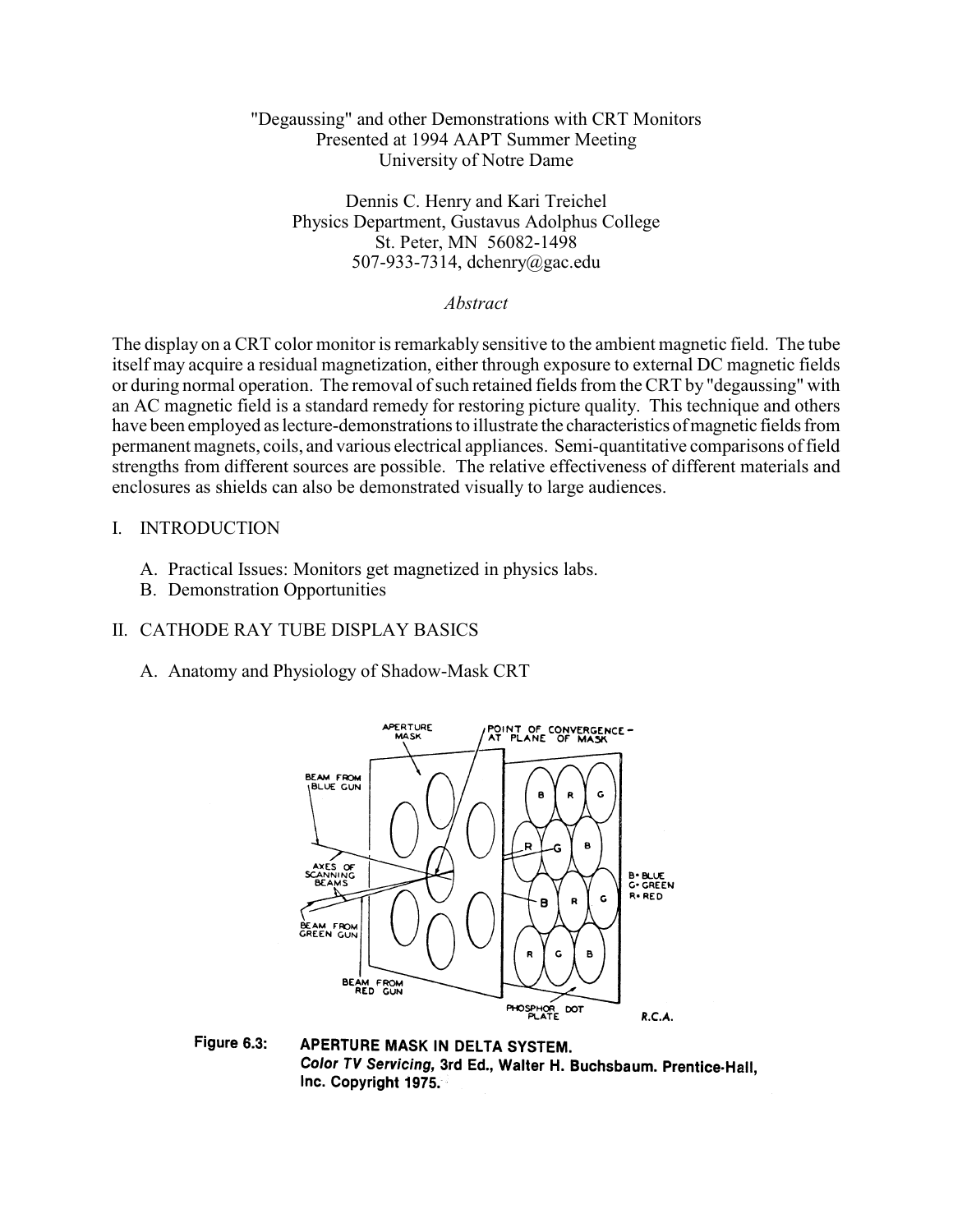- 1. The electron beam is deflected by AC magnetic fields generated in the yoke.
- 2. The shadow mask covers the rear of the phosphor screen with a pattern of apertures that masks the phosphor dots with a precise shadow. The mechanical and thermal stresses that the shadow mask is subject to require that it be made from ferromagnetic alloys. These materials have some unavoidable remanence.
- 3. The beam currents flowing through the shadow mask will magnetize it slightly, leading to a blurred, non-uniform, and color-shifted display. External DC fields from nearby permanent magnets (such as those in loudspeakers) and the Earth can contribute to deflection problems and to the remanent magnetism in the mask.
- B. Automatic Degaussing
	- 1. Most color televisions and computer monitors degauss themselves by means of a coil wrapped around the outside perimeter of the bell nearest the screen. When the set is turned on, the coils receive a rapidly decaying AC current (usually at the line frequency or a self-resonant frequency) which imposes a collapsing H-field through the shadow mask.



2. A variety of circuits have been developed and patented to control the degaussing coil current. Often a combination of positive temperature coefficient resistors and thermisters are connected in series and in parallel with the coil.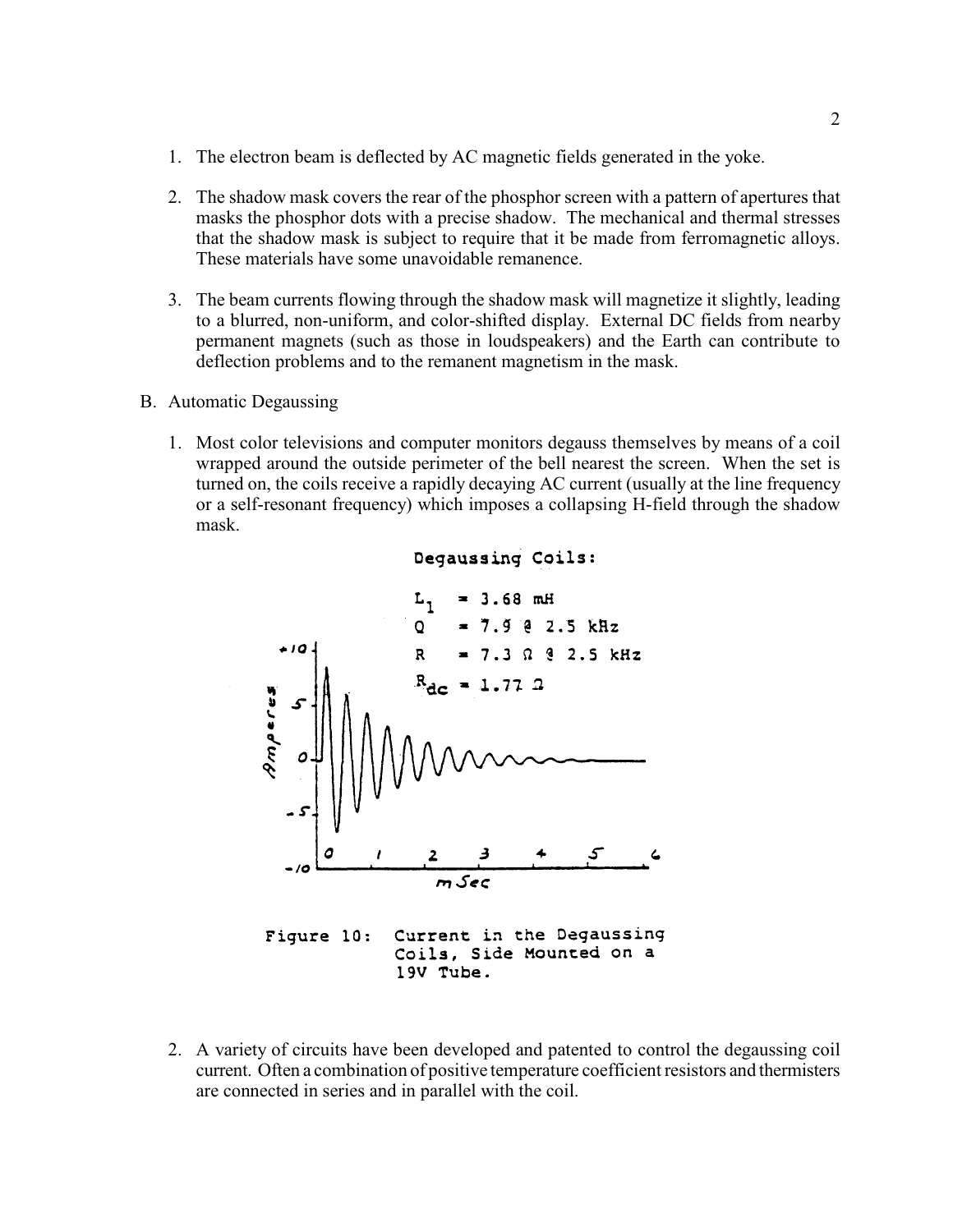

**Figure 6.17: AUTOMATIC DEGAUSSING CIRCUIT** 

- C. External Degaussing
	- 1. In the early years of color television the combination of thicker and more remanent shadow masks and higher beam currents, combined with primitive or non-existent automatic degaussing circuits, meant that most color television tubes were partially magnetized most of the time. Since these receivers were also full of vacuum tubes, and were anything but stable for all sorts of reasons, external degaussing by the TV repairman was routine. The training manuals and magazines contained "how to wind and use your own degaussing coil" articles.
	- 2 Such a coil usually consisted of a few tens of turns of magnet wire on a circular form, connected directly to a line cord. There needed to be enough resistance and inductance so that the coil drew only a few amperes. In use, the coil was plugged in, moved around the screen, and then slowly withdrawn and unplugged.

## III. DEMONSTRATIONS

- A. Effects of Permanent Magnets
	- 1. Bar magnet
		- a. Color distinguishes poles
		- b. Non-uniform fields can be seen along bar
		- b. Some remanence affects the display
	- 2. Strong C-shaped magnet
		- a. Much more disruption of the display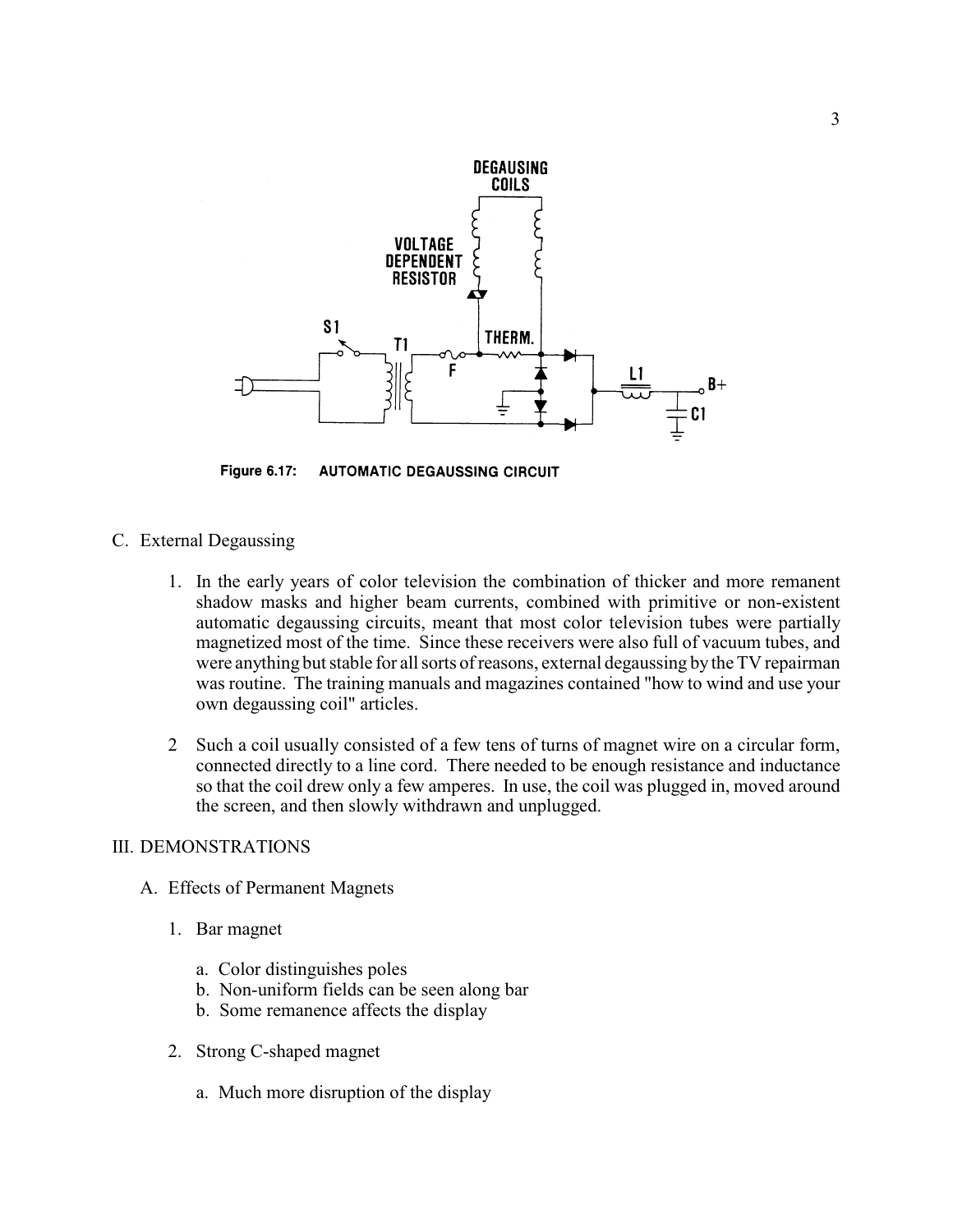- b. Geometry of shadow mask can be displayed, like a magnifying glass
- c. Lots more remanence. HELP!
- B. Degaussing
	- 1. With a Weller of Soldering Gun (or other brand)
	- 2. With a planar field coil driven by a step-down transformer
	- 3. With a bulk tape demagnetizer for hard-to-cure cases
- C. DC Field Shielding Demonstrations
	- 1. Bar magnet inside capped copper pipe. Essentially no shielding, just slightly increases minimum distance between magnet and screen.
	- 2. Bar magnet inside capped steel pipe. Dramatic shielding. External field is less an 2% of previous value.
	- 3. Presence of the steel pipe actually "cleans up" the display a bit by providing a high permeability (low reluctance) path for remanent field lines beyond the point where the electron beam can be deflected.
- D. Measurements and Demonstrations of Ambient Magnetic Field from Appliances [Table]

APPROXIMATE MAXIMUM MAGNETIC FIELDS NEAR VARIOUS DEVICES

|                                             | B <sup>1</sup> |
|---------------------------------------------|----------------|
|                                             | (GAUSS RMS)    |
| WESTCLOX ELECTRIC CLOCK (2.5 W)             | 19             |
| SALON SERIES HAIR DRYER (1.5 KW)            | 0.4            |
| KLINGER STEP-DOWN TRANSFORMER               | 9.6            |
| THIN COIL ( $D=0.13$ M; $NI=220$ AMP-TURNS) | 35             |
| THICK COIL (D=0.13 M; NI=1100 AMP-TURNS)    | 130            |
| BLACK AND DECKER DRILL (MODEL #7190)        |                |
| WELLER SOLDERING GUN (200 W POSITION)       | 45             |
| WELLER SOLDERING GUN (260 W POSITION)       | 51             |
| TOASTMASTER HOT PLATE (750 W)               | $2 - 3$        |
| BROIL KING HOT PLATE (POWER NOT LISTED)     | $2 - 3$        |
| WALKER BULK DEMAGNETIZER (AXM 7167-109)     | 620            |
| WALKER BULK DEMAGNETIZER (.10 M AWAY)       | 110            |

MEASURED WITH BELL MODEL 620 HALL-TYPE GAUSSMETER AND TRANSVERSE 1 PROBE